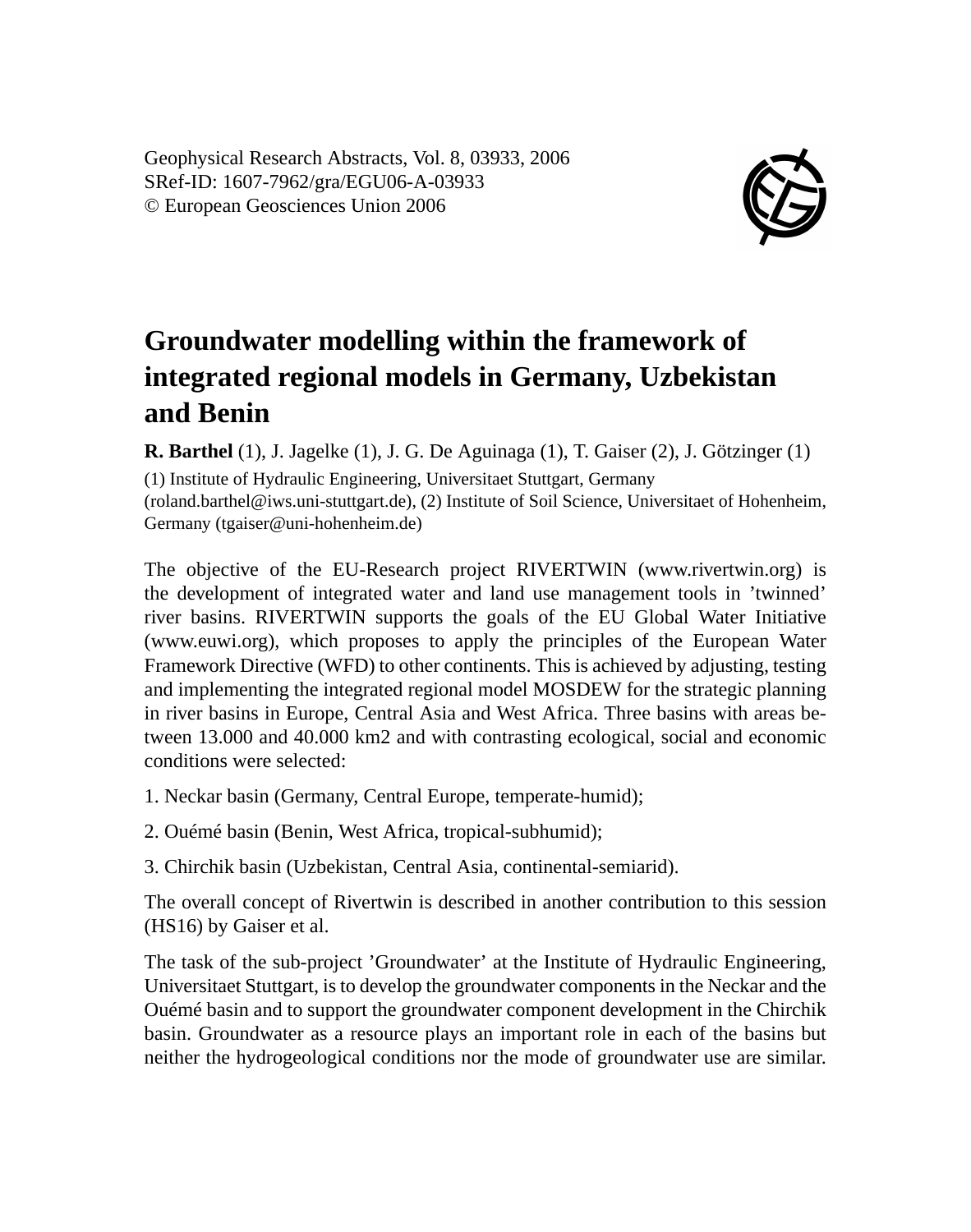In the Neckar catchment, quasi-horizontal fractured and carstic sedimentary aquifers with poor to medium groundwater extraction potential are present in the whole basin area. The groundwater quality is fairly good. In the Chirchik catchment, porous sedimentary aquifers exist only in the lower parts of the basin. High groundwater salinity and very low recharge rates limit the capacity of these resources. Groundwater overuse is one of the consequences. The Ouémé, finally, is split into two parts: a (larger) crystalline region in the North and a (smaller) sedimentary coastal area with mainly weakly consolidated porous aquifers. In the northern, crystalline parts groundwater is an important source of water supply in rural areas but limited to shallow, saprolithe aquifers and few fracture zones. Small yields and quality problems (mostly hygienic) make groundwater an unreliable resource, particularly during dry periods. In the South the big cities Cotonou and Portonovo rely on groundwater extraction. Here seawater intrusion induced artificially by over-pumping threatens the water supply system.

According to the principle idea of RIVERTWIN, the integrated model along with its individual model components should be transferable between the three river basins as much as possible. Following this idea, the development of the integrated model MOSDEW was started in the Neckar basin. Only 1.5 years later, the adaptation of the framework to the Benin and Uzbekistan basins was started in cooperation with the local partners. Most of the individual models contained in MOSDEW can be quite easily transferred. For the groundwater component this is problematic because of the different hydrogeological conditions and the data availability. The latter is is very limited in the two developing countries in comparison with Germany. In the Neckar catchment a three-dimensional groundwater flow model was applied using the MODFLOW finite difference approach. In the Neckar basin this approach is suitable for the whole area.In the other basins, conditions suitable for the application of a FD approach exist in parts of the basins only. Nevertheless MODFLOW is used to model groundwater flow in the Ouéme and Chirchik catchments as well. It is one of the scientific goals of the project to find out if the application of a three-dimensional flow model in complex areas with limited data availability has any advantages over the application of a merely conceptual hydrological approach. If such advantages cannot be found, it is possible to replace the groundwater component simply by the hydrological model which is part of MOSDEW: a (semi-)distributed HBV-model.

This contribution presents results of the Neckar catchment groundwater flow model and compares the model with the groundwater flow model of the southern Ouémé basin, which is currently being developed and soon to be completed. The groundwater model of the Ouémé basin is furthermore compared to the results of the hydrological model (HBV) of the Ouémé. The main focus of this contribution however is not on the presentation of numerical schemes but on some still unsolved questions in integrated